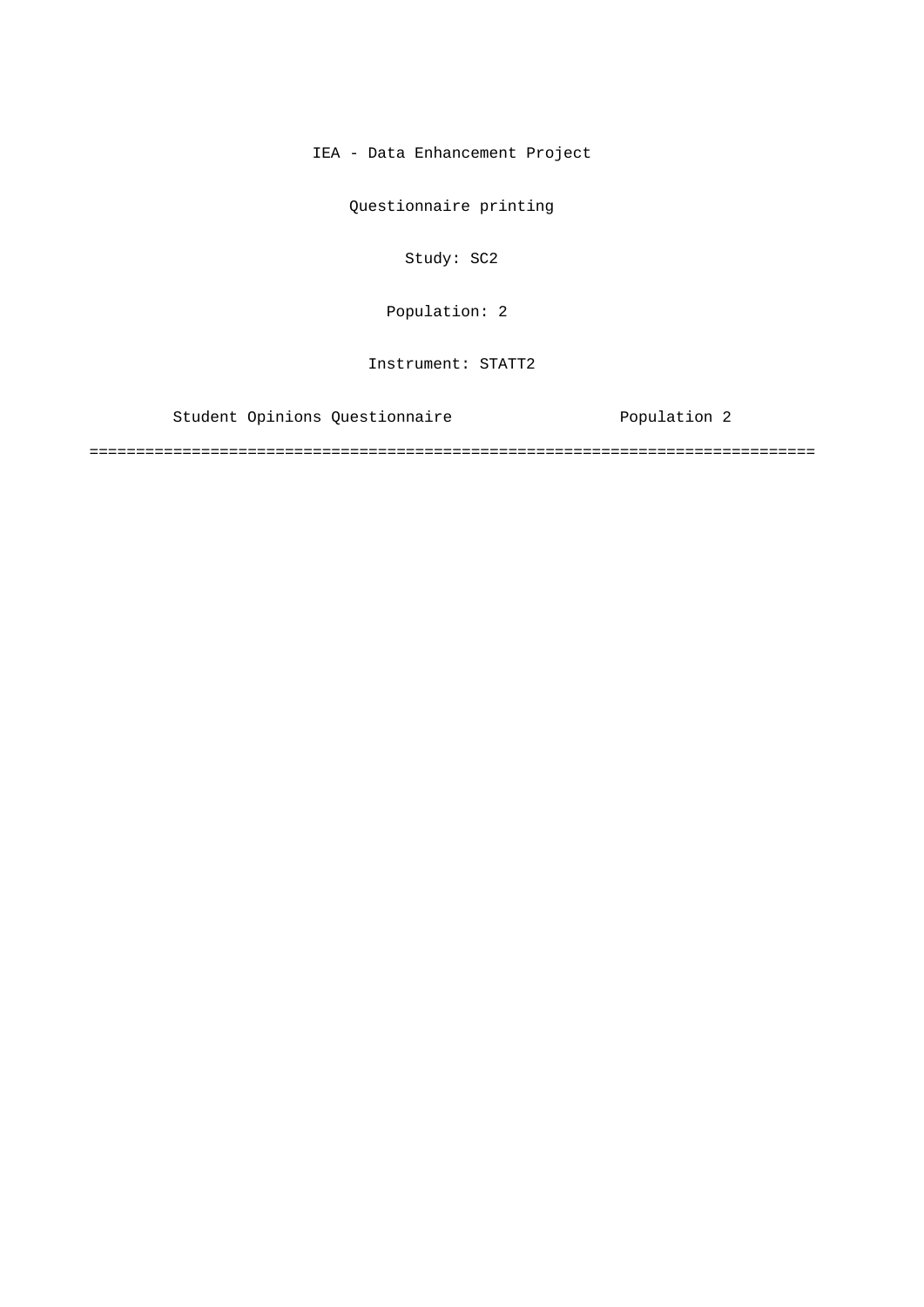\*Directions\*

The purpose of the Opinion Questionnaire is to let students tell us what they think about science and about the schools they attend. This is \*not\* a test, and there are no right or wrong answers.

Please give your opinion for each statement by circling one of the letters:

- A if you \*agree\* with the statement
- D if you \*disagree\* with the statement
- U if you are \*uncertain\* or you \*don't know\*

If you want to change your answer put a cross (X) through the old answer and a circle around the new one:

For example:

| ∴^u…p⊥⊂ |              |     |  |
|---------|--------------|-----|--|
|         | old response | (A) |  |
|         |              |     |  |
|         | new response | (D) |  |

Please do not turn the page until asked to do so.

|                 |                                                                                                                                                |  |   |             |                         | Agree Disagree Uncertain |
|-----------------|------------------------------------------------------------------------------------------------------------------------------------------------|--|---|-------------|-------------------------|--------------------------|
| 1               | Science is useful for solving the<br>problems of everyday life.                                                                                |  |   | $\mathbb A$ | D                       | U                        |
| 2               | I find school challenging.                                                                                                                     |  |   | Α           | D                       | U                        |
| 3               | Science has ruined the environment.                                                                                                            |  |   | A           | D                       | U                        |
| 4               | Working in a science laboratory would<br>be an interesting way to earn a living.                                                               |  |   | A           | D                       | U                        |
| 5               | Science is very important for a<br>country's development.                                                                                      |  |   | A           | D                       | U                        |
| 6               | School is not very enjoyable.                                                                                                                  |  |   | A           | D                       | U                        |
| 7               | Money spent on science is well worth<br>spending.                                                                                              |  |   | $\mathbb A$ | D                       | U                        |
| 8               | In the future most jobs will require<br>a knowledge of science.                                                                                |  |   | A           | D                       | U                        |
| 9               | I enjoy almost everything about school.                                                                                                        |  |   | A           | D                       | U                        |
| 10              | Much of the anxiety in modern society<br>is due to science.                                                                                    |  |   | A           | D                       | $\mathsf{U}$             |
| 11              | People who understand science are<br>better off in our society.                                                                                |  |   | Α           | D                       | U                        |
| 12 <sup>°</sup> | Public money spent on science in the<br>last few years has been used wisely.<br>It is important to know science in<br>order to get a good job. |  | A | D           | U                       |                          |
| 13              |                                                                                                                                                |  | A | D           | U                       |                          |
| 14              | I am bored most of the time in school.                                                                                                         |  |   | A           | D                       | U                        |
| 15              | Scientific inventions improve our<br>standard of living.                                                                                       |  |   | A           | D                       | U                        |
|                 | P2ATT01 P2ATT02 P2ATT03 P2ATT04 P2ATT05 P2ATT06 P2ATT07 P2ATT08                                                                                |  |   |             |                         |                          |
|                 | P2ATT09 P2ATT10 P2ATT11 P2ATT12                                                                                                                |  |   |             | P2ATT13 P2ATT14 P2ATT15 |                          |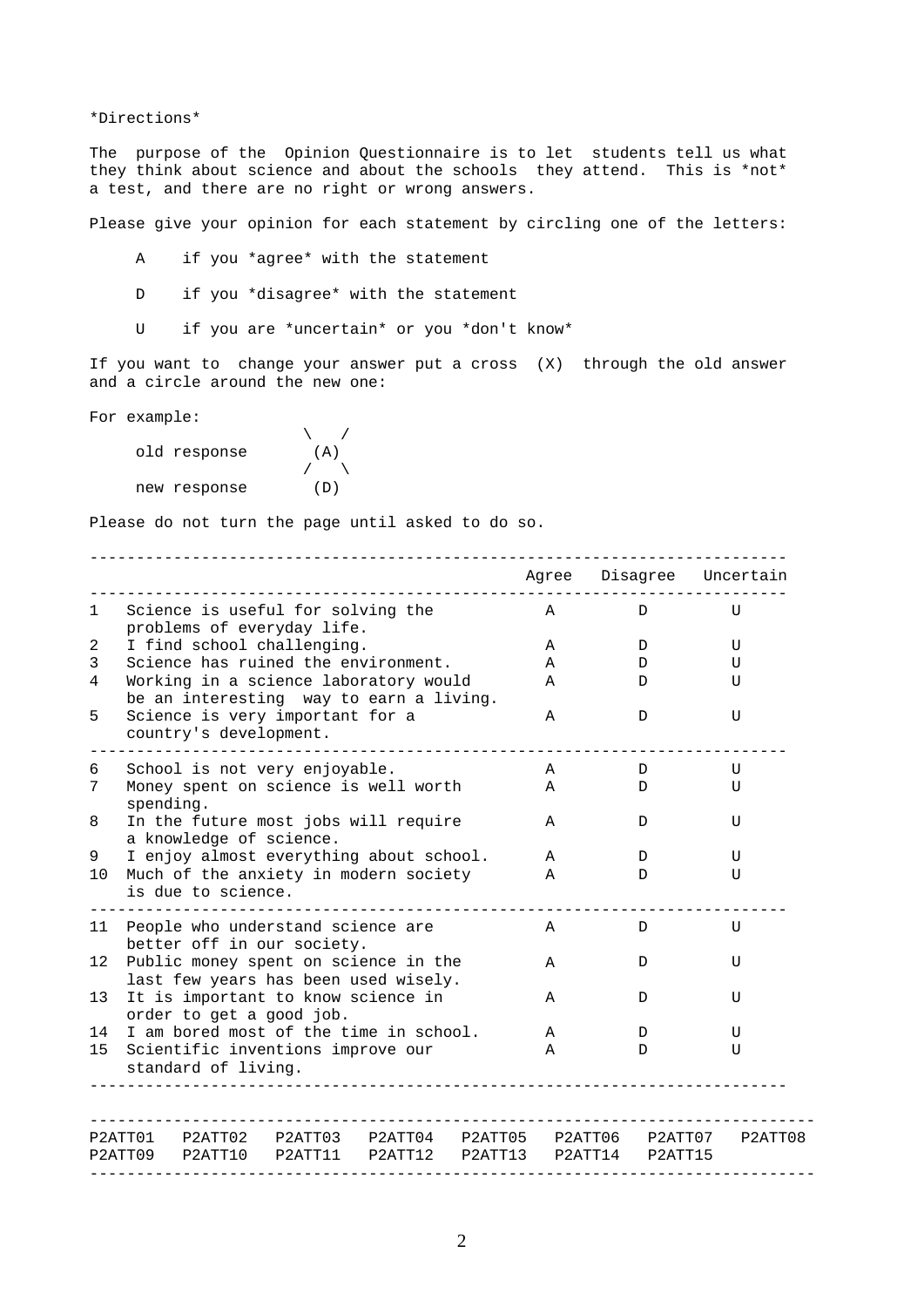|    |                                                                                                                    |              | Agree Disagree Uncertain |         |
|----|--------------------------------------------------------------------------------------------------------------------|--------------|--------------------------|---------|
|    |                                                                                                                    |              |                          |         |
| 16 | The government should spend more<br>money on scientific research.                                                  | Α            | D                        | U       |
| 17 | Scientific inventions have made the<br>world too complex.                                                          | Α            | D                        | U       |
| 18 | Science is a very good field for<br>creative people to enter.                                                      | Α            | D                        | U       |
| 19 | There are many school subjects I<br>don't like.                                                                    | A            | D.                       | U       |
| 20 | Scientific inventions have increased<br>tensions between people.                                                   | Α            | D                        | U       |
| 21 | In my future career I would like to<br>use the science I learned at school.                                        | Α            | D                        | U       |
| 22 | Science will help to make the world<br>a better place in the future.                                               | Α            | D                        | U       |
| 23 | The most enjoyable part of my life<br>is the time I spend at school.                                               | Α            | D                        | U       |
| 24 | Scientific discoveries do more harm<br>than good.                                                                  | Α            | D                        | U       |
| 25 | People who work with modern inventions<br>such as computers have more interesting<br>jobs.                         | A            | D                        | U       |
| 26 | I want as much education as I can get.                                                                             | A            | D                        | U       |
| 27 | Science and technology are the cause<br>of many of the world's problems.                                           |              | D                        | U       |
| 28 | I generally dislike my schoolwork.                                                                                 | Α            | D                        | U       |
| 29 | I want to learn more about the world<br>we live in.                                                                |              | D                        | U       |
| 30 | I would like to become a science teacher<br>when I leave school.                                                   | $\mathbf{A}$ | D                        | U       |
|    | P2ATT16 P2ATT17 P2ATT18 P2ATT19 P2ATT20 P2ATT21 P2ATT22<br>P2ATT24 P2ATT25 P2ATT26 P2ATT27 P2ATT28 P2ATT29 P2ATT30 |              |                          | P2ATT23 |